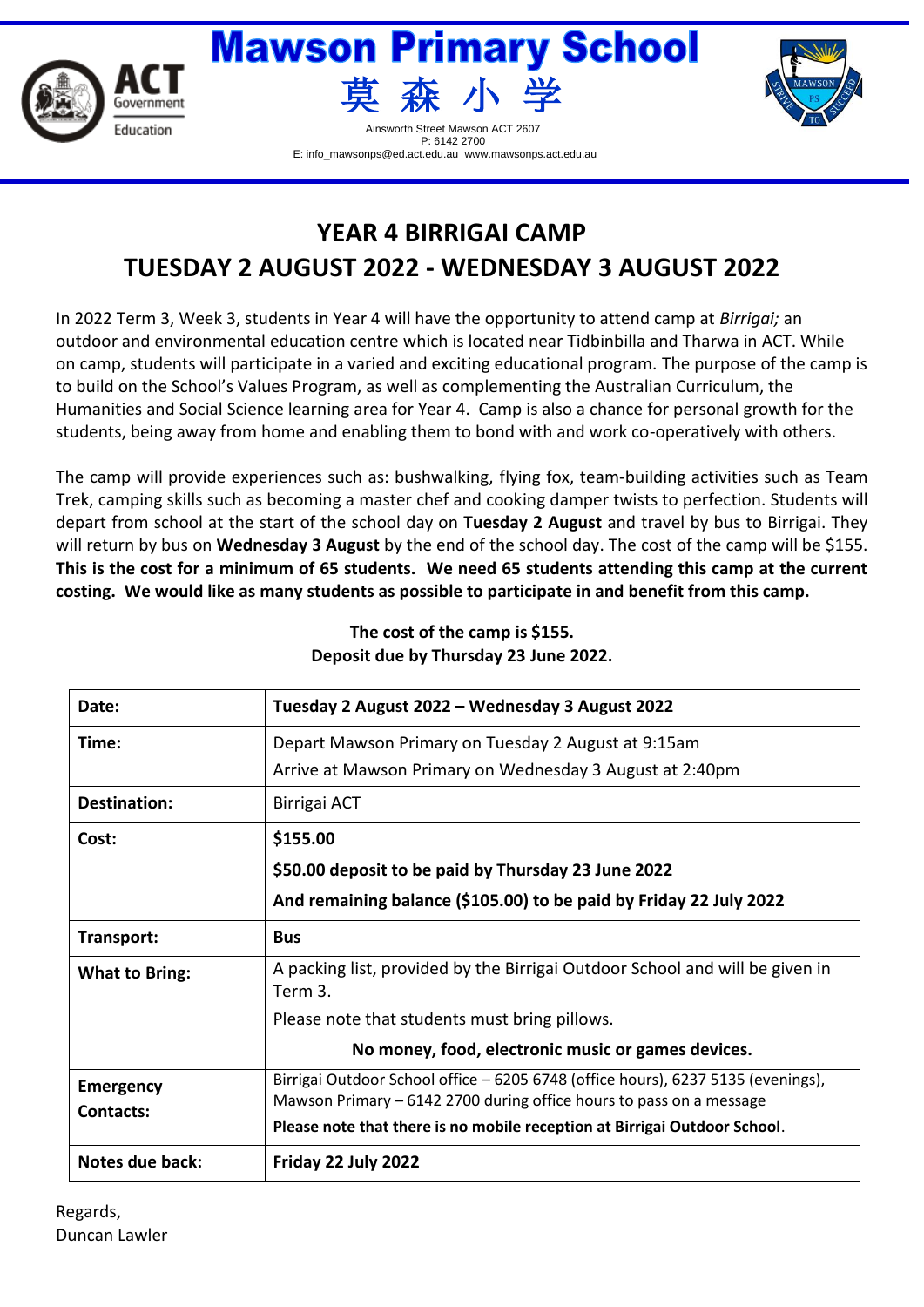



P: 6142 2700 E: info\_mawsonps@ed.act.edu.au www.mawsonps.act.edu.au



**YEAR 4 BIRRIGAI CAMP TUESDAY 2 AUGUST 2022 - WEDNESDAY 3 AUGUST 2022**

**Please sign and return this** *Permission form, the Excursion Medical Information and consent form* **with your payment by 22 July 2022**

I give permission for my child example the same state of the state of the state of the state of the state of the state of the state of the state of the state of the state of the state of the state of the state of the state the camp to Birrigai on 2-3 August 2022. I understand the students will be travelling by Bus to and from Birrigai, leaving school on Tuesday 2 August at 9:00am, returning on Wednesday 3 August at 2:40pm. I have discussed with my child the need for sensible behaviour on this camp.

The cost of the camp is \$155. Please tick √ one.

- $\circ$  I have paid my \$50 deposit no later than **Thursday 23 June 2022** and understand the remaining balance must be paid no later than **Friday 22 July 2022 (week 1 term 3).**
- $\circ$  I enclose \$155 being the full cost of the camp
- O My child **O** My child **C** My child

## *Please note:*

*I authorise the school to make arrangements for the welfare of my child (including medical or surgical treatment) in an emergency and I agree to meet the costs associated with any emergency arrangements made by the school. I agree to provide to the school any medical information relevant to this excursion. I agree that my child will be under the authority of the school for the duration of the excursion and that the school is authorised to return my child to school or home at my expense if the school considers that circumstances warrant such action. I give permission for my child to travel by private car, driven by a staff member or parent, in an emergency.*

*Staff accompanying students on excursions will take all reasonable care while the students are in their charge to protect them from injury and to control and supervise their behaviour and activities.*

*Parents should be aware that staff members are not responsible for injuries or damage to property, which may occur on an excursion where, in all circumstances, staff have not been negligent. Parents should warn children of the risk to themselves, to others and to property, of impulsive, wilful or disobedient behaviour.*

*Attendance at this excursion is optional. Schools may offer or facilitate specific optional items, activities and services for which parents are required to pay if they want their child to access them. These excursions are classified as optional enrichment programs. If you do not wish your child to attend then a program will be available at the school.*

*Parents who wish their child to attend can pay the full amount within the given timeframe, or alternatively, make arrangements to make regular payments through an agreed payment plan. Cases of hardship should be referred to the Principal for confidential assessment.*

*NOTE: Excursions are an optional enrichment activity and parents are expected to cover the costs incurred. If your child is not able to attend on the day, refunds may not be available for some or all the costs.*

Full name of Parent/Guardian (Please print): \_\_\_\_\_\_\_\_\_\_\_\_\_\_\_\_\_\_\_\_\_\_\_\_\_\_\_\_\_\_\_\_\_\_\_

Signature of Parent/Guardian: \_\_\_\_\_\_\_\_\_\_\_\_\_\_\_\_\_\_\_\_\_\_\_\_\_\_\_\_\_\_\_\_\_\_\_\_\_\_Date: \_\_/\_\_/\_\_

Daytime Contact Person: \_\_\_\_\_\_\_\_\_\_\_\_\_\_\_\_\_\_\_\_ Daytime Contact Number: \_\_\_\_\_\_\_\_\_\_\_